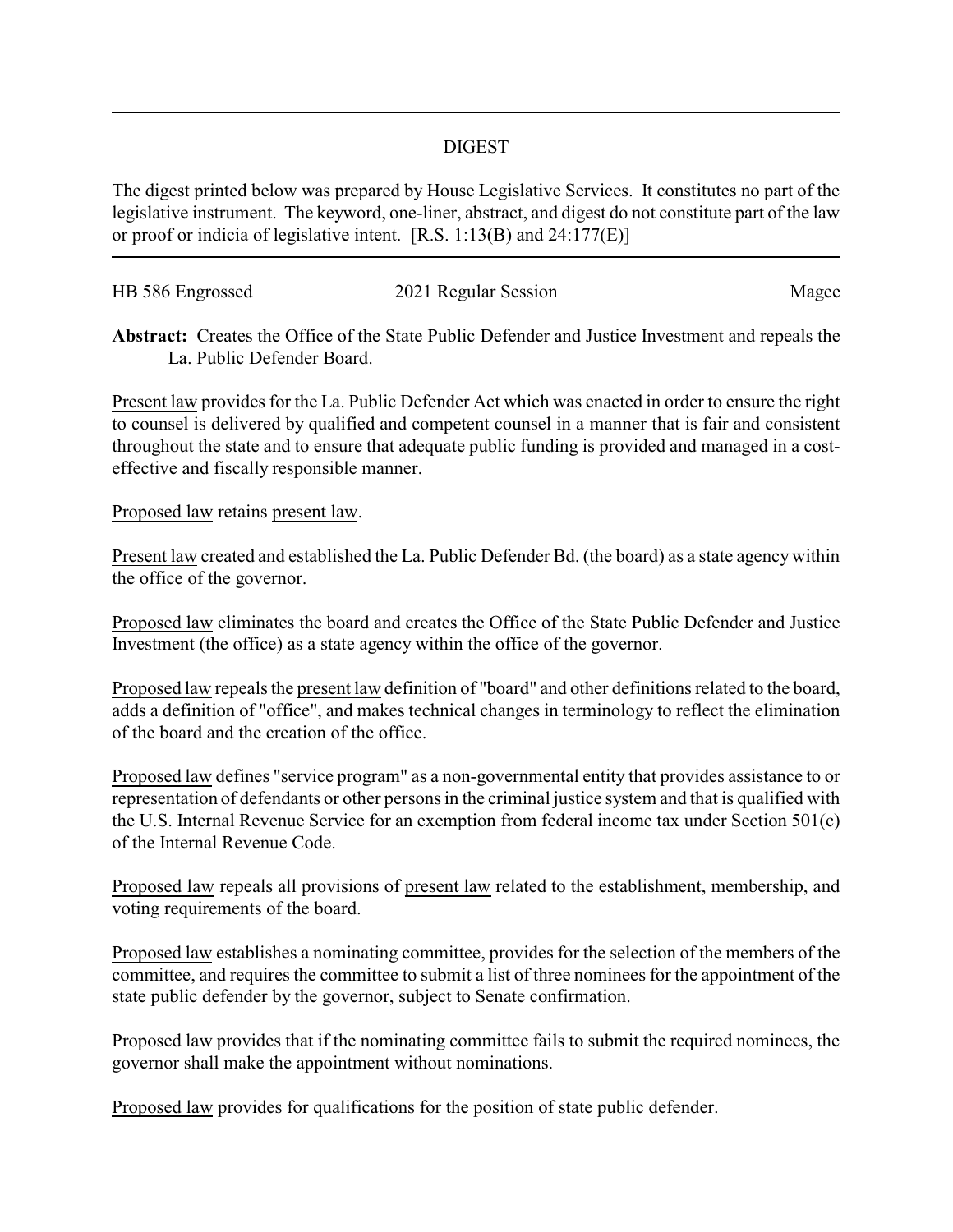Present law provides for the powers, duties, responsibilities, and meeting requirements of the board.

Proposed law provides additional duties of the office to implement and coordinate services provided by service programs, allocate funding to public defenders and service programs, and develop a mechanism for the distribution of such funds, but otherwise retains similar duties of the board as provided by present law.

Present law authorizes the Joint Legislative Committee on the Budget (JLCB) to approve employees hired by the board as state employees.

Proposed law repeals present law and requires the office to submit for approval to the JLCB each service program that is to receive funding from the office.

Present law provides for the employment by the board of a state public defender and provides for the qualifications and duties of the state public defender.

Proposed law retains the state public defender but provides for his appointment by the governor and specifies his authority to function as the executive director of the office.

Present law provides for the La. Public Defender Fund and provides that the monies in the fund shall be appropriated, administered, and used solely and exclusively for the purposes of the La. Public Defender Act and program.

Proposed law retains present law but changes the name of the fund to the Justice Investment Fund and also authorizes the use of monies for service programs.

Present law provides for the creation of judicial district indigent defender funds for each judicial district and requires the courts, except in the parish of Orleans, to remit special costs to the fund. Present law provides for a \$45 fee to be assessed in cases in which a defendant is convicted after a trial, pleads guilty or nolo contendre, or forfeits bond.

Proposed law retains present law but requires the costs to be remitted to the state treasurer for deposit into the Justice Investment Fund, and also removes the exception for the parish of Orleans.

Proposed law requires that the funds received pursuant to proposed law shall be distributed the district public defender offices within 10 days of receipt of such funds.

Proposed law requires the office to provide a monthly report to each district public defender advisory board detailing the funds received and disbursed by the fund during the preceding month.

Proposed law repeals a reference to surplus funds in the judicial district indigent defender fund on Aug. 5, 2007.

Present law provides for the board with respect to the structure of the executive branch of state government as an agency within the governor's office.